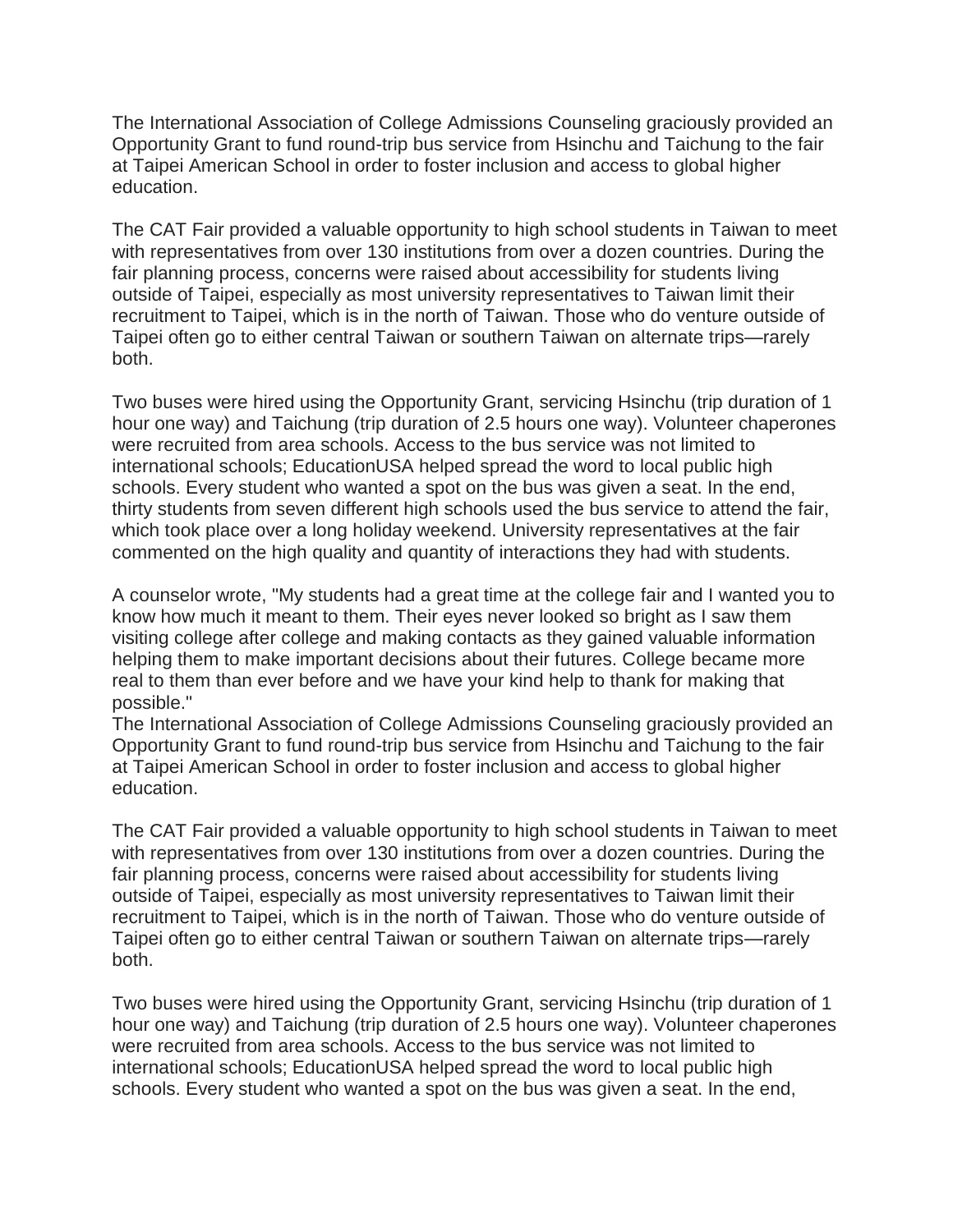thirty students from seven different high schools used the bus service to attend the fair, which took place over a long holiday weekend. University representatives at the fair commented on the high quality and quantity of interactions they had with students.

A counselor wrote, "My students had a great time at the college fair and I wanted you to know how much it meant to them. Their eyes never looked so bright as I saw them visiting college after college and making contacts as they gained valuable information helping them to make important decisions about their futures. College became more real to them than ever before and we have your kind help to thank for making that possible."